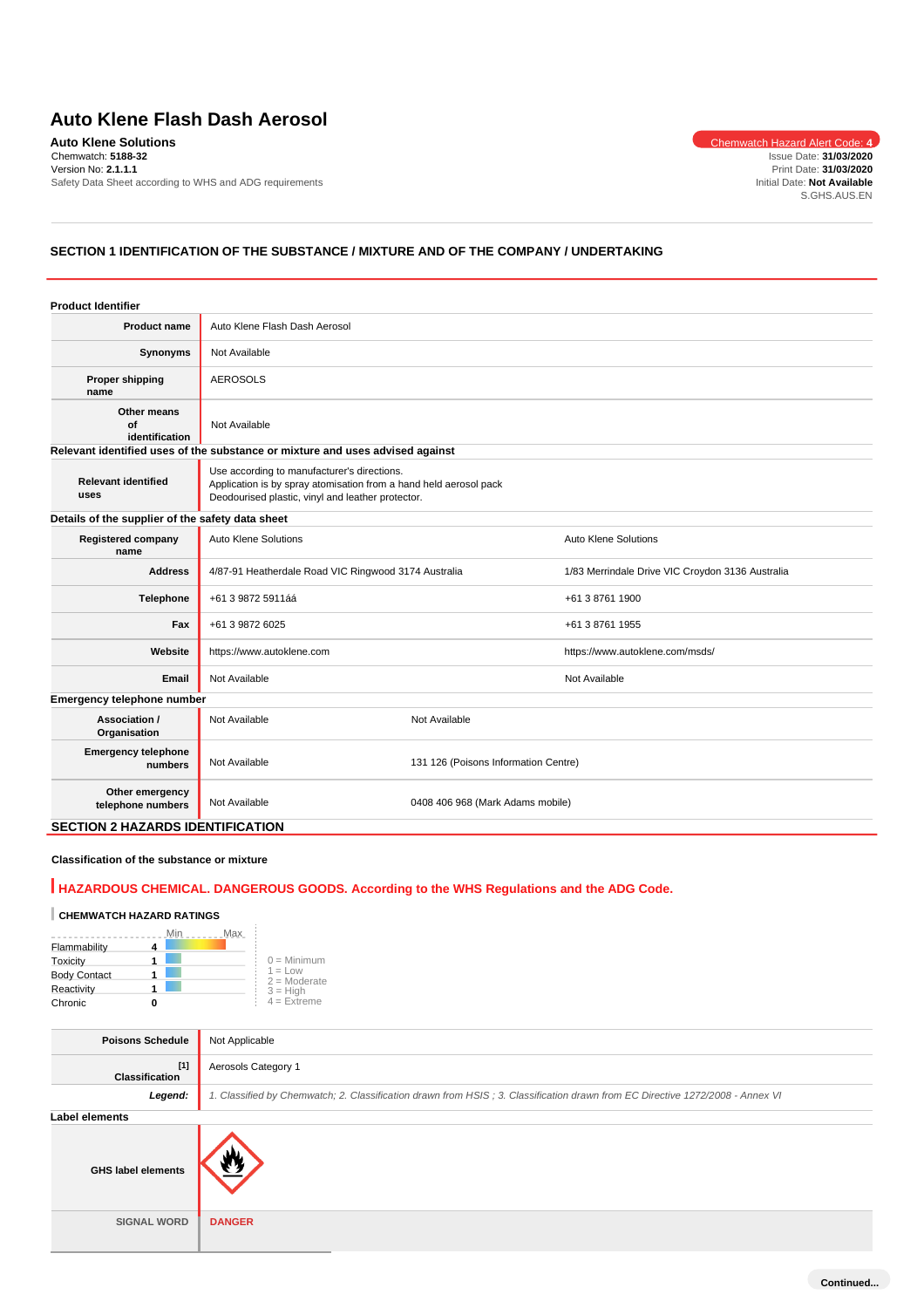# Chemwatch: **5188-32** Page **2** of **11** Issue Date: **31/03/2020 Auto Klene Flash Dash Aerosol**

**AUH044** Risk of explosion if heated under confinement

## **Hazard statement(s)**

| H <sub>222</sub>                             | <b>Extremely flammable</b>                                                   |  |  |
|----------------------------------------------|------------------------------------------------------------------------------|--|--|
|                                              | aerosol.                                                                     |  |  |
|                                              |                                                                              |  |  |
| <b>Precautionary statement(s) Prevention</b> |                                                                              |  |  |
| P210                                         | Keep away from heat/sparks/open flames/hot surfaces. - No smoking.           |  |  |
| P211                                         | Do not spray on an open flame or other ignition source.                      |  |  |
| P <sub>251</sub>                             | Pressurized container: Do not pierce or burn, even after use.                |  |  |
| <b>Precautionary statement(s) Response</b>   |                                                                              |  |  |
| Not Applicable                               |                                                                              |  |  |
| Precautionary statement(s) Storage           |                                                                              |  |  |
| P410+P412                                    | Protect from sunlight. Do not expose to temperatures exceeding 50 °C/122 °F. |  |  |
| <b>Precautionary statement(s) Disposal</b>   |                                                                              |  |  |

Not Applicable

#### **SECTION 3 COMPOSITION / INFORMATION ON INGREDIENTS**

#### **Substances**

See section below for composition of Mixtures

#### **Mixtures**

| <b>CAS No</b> | %[weight] | Name                                    |
|---------------|-----------|-----------------------------------------|
| Not Available | 25-50     | Proprietary blend of silicone emulsions |
| Not Available | $0 - 5$   | Non-Ionic Surfactant package            |
|               | trace     | Perfume deodorant                       |
|               |           |                                         |
| 7732-18-5     | balance   | water                                   |
|               |           |                                         |

# **SECTION 4 FIRST AID MEASURES**

| Description of first aid measures |                                                                                                                                                                                                                  |
|-----------------------------------|------------------------------------------------------------------------------------------------------------------------------------------------------------------------------------------------------------------|
|                                   | If aerosols come in contact with the eyes:                                                                                                                                                                       |
|                                   | Immediately hold the eyelids apart and flush the eye with fresh running water.                                                                                                                                   |
| <b>Eye Contact</b>                | Ensure complete irrigation of the eye by keeping eyelids apart and away from eye and moving the eyelids by occasionally lifting the upper and                                                                    |
|                                   | lower lids. ▶ Seek medical attention without delay; if pain persists or recurs seek medical attention.                                                                                                           |
|                                   | ▶ Removal of contact lenses after an eye injury should only be undertaken by skilled personnel.                                                                                                                  |
|                                   | If solids or aerosol mists are deposited upon the skin:                                                                                                                                                          |
|                                   | Flush skin and hair with running water (and soap if available).                                                                                                                                                  |
| <b>Skin Contact</b>               | ▶ Remove any adhering solids with industrial skin cleansing cream.                                                                                                                                               |
|                                   | DO NOT use solvents.                                                                                                                                                                                             |
|                                   | ▶ Seek medical attention in the event of irritation.                                                                                                                                                             |
|                                   | If aerosols, fumes or combustion products are inhaled:                                                                                                                                                           |
|                                   | Remove to fresh air.                                                                                                                                                                                             |
|                                   | Lay patient down. Keep warm and rested.                                                                                                                                                                          |
| <b>Inhalation</b>                 | ▶ Prostheses such as false teeth, which may block airway, should be removed, where possible, prior to initiating first aid procedures.                                                                           |
|                                   | If breathing is shallow or has stopped, ensure clear airway and apply resuscitation, preferably with a demand valve resuscitator, bag-valve<br>mask device, or pocket mask as trained. Perform CPR if necessary. |
|                                   | Transport to hospital, or doctor.                                                                                                                                                                                |
| Ingestion                         | Not considered a normal route of entry.                                                                                                                                                                          |

**Indication of any immediate medical attention and special treatment needed**

Treat symptomatically.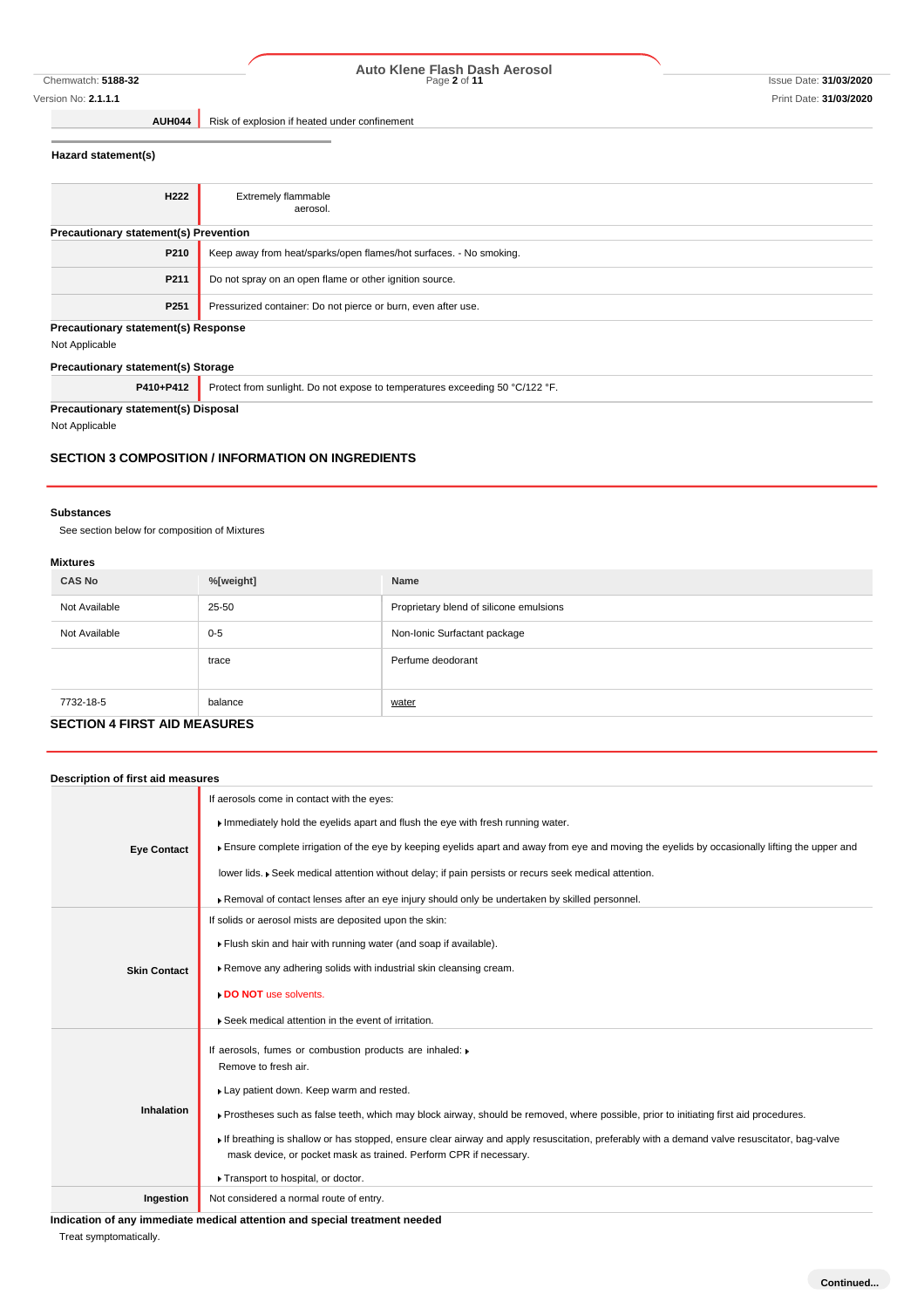# Chemwatch: **5188-32** Page **3** of **11** Issue Date: **31/03/2020 Auto Klene Flash Dash Aerosol**

## **SECTION 5 FIREFIGHTING MEASURES**

### **Extinguishing media**

**SMALL FIRE:**

Water spray, dry chemical or CO2 **LARGE FIRE:**

Water spray or fog.

### **Special hazards arising from the substrate or mixture**

| <b>Fire Incompatibility</b>    | Avoid contamination with oxidising agents i.e. nitrates, oxidising acids, chlorine bleaches, pool chlorine etc. as ignition may result                                                                                                                                                                                                                                                                                                                                                                                                                                       |
|--------------------------------|------------------------------------------------------------------------------------------------------------------------------------------------------------------------------------------------------------------------------------------------------------------------------------------------------------------------------------------------------------------------------------------------------------------------------------------------------------------------------------------------------------------------------------------------------------------------------|
| <b>Advice for firefighters</b> |                                                                                                                                                                                                                                                                                                                                                                                                                                                                                                                                                                              |
| <b>Fire Fighting</b>           | Alert Fire Brigade and tell them location and nature of hazard.<br>May be violently or explosively reactive.<br>▶ Wear breathing apparatus plus protective gloves.<br>▶ Prevent, by any means available, spillage from entering drains or water course.<br>If safe, switch off electrical equipment until vapour fire hazard removed.<br>► Use water delivered as a fine spray to control fire and cool adjacent area.<br>DO NOT approach containers suspected to be hot.                                                                                                    |
| <b>Fire/Explosion Hazard</b>   | Liquid and vapour are highly flammable.<br>Severe fire hazard when exposed to heat or flame.<br>Vapour forms an explosive mixture with air.<br>Severe explosion hazard, in the form of vapour, when exposed to flame or spark.<br>Vapour may travel a considerable distance to source of ignition.<br>Heating may cause expansion or decomposition with violent container rupture.<br>Aerosol cans may explode on exposure to naked flames.<br>Combustion products includearbon monoxide (CO)arbon dioxide (CO2) ther pyrolysis products typical of burning organic material |

## **SECTION 6 ACCIDENTAL RELEASE MEASURES**

#### **Personal precautions, protective equipment and emergency procedures**

| <b>Minor Spills</b> | Clean up all spills immediately.<br>Avoid breathing vapours and contact with skin and eyes.<br>• Wear protective clothing, impervious gloves and safety<br>glasses. • Shut off all possible sources of ignition and<br>increase ventilation. • Wipe up.<br>If safe, damaged cans should be placed in a container outdoors, away from all ignition sources, until pressure has dissipated. I<br>Undamaged cans should be gathered and stowed safely. |
|---------------------|-----------------------------------------------------------------------------------------------------------------------------------------------------------------------------------------------------------------------------------------------------------------------------------------------------------------------------------------------------------------------------------------------------------------------------------------------------|
| <b>Major Spills</b> | Clear area of personnel and move upwind.<br>Alert Fire Brigade and tell them location and nature of hazard.<br>May be violently or explosively reactive.<br>» Wear breathing apparatus plus protective gloves.<br>▶ Prevent, by any means available, spillage from entering drains or water<br>courses ▶ No smoking, naked lights or ignition sources. ▶ Increase<br>ventilation.<br>Stop leak if safe to do so.                                    |
|                     | Personal Protective Equipment advice is contained in Section 8 of the SDS.                                                                                                                                                                                                                                                                                                                                                                          |

#### **SECTION 7 HANDLING AND STORAGE**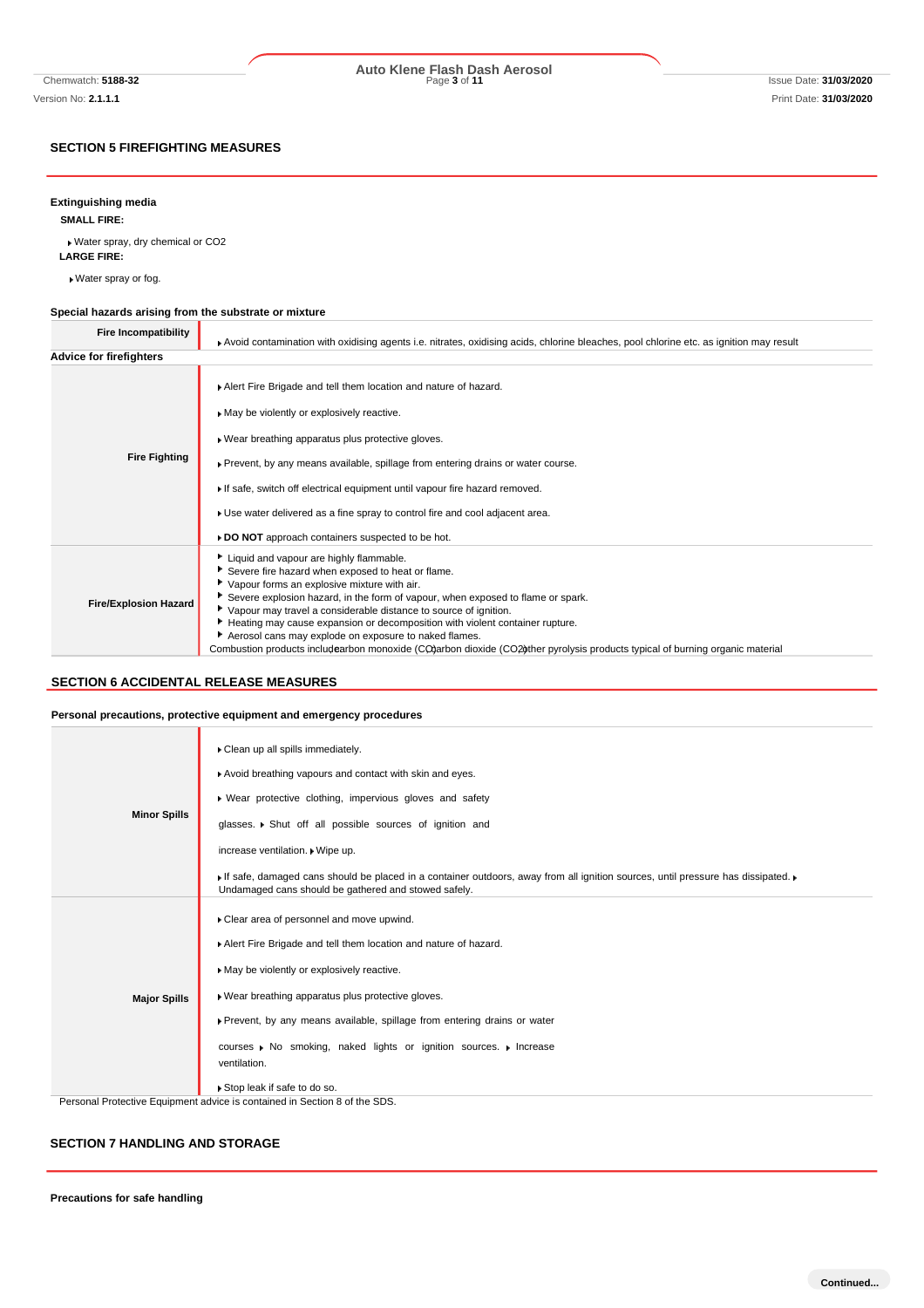# Chemwatch: **5188-32** Page **4** of **11** Issue Date: **31/03/2020 Auto Klene Flash Dash Aerosol**

# **Safe handling** Avoid all personal contact, including inhalation. Wear protective clothing when risk of exposure occurs. Use in a well-ventilated area. Prevent concentration in hollows and sumps. **DO NOT** enter confined spaces until atmosphere has been checked. Avoid smoking, naked lights or ignition sources. Avoid contact with incompatible materials. **Other information** Keep dry to avoid corrosion of cans. Corrosion may result in container perforation and internal pressure may eject contents of can Store in original containers in approved flammable liquid storage area. **DO NOT** store in pits, depressions, basements or areas where vapours may be trapped.  $\blacktriangleright$  No smoking, naked lights, heat or ignition sources. Keep containers securely sealed. Contents under pressure. Store away from incompatible materials. Store in a cool, dry, well ventilated area.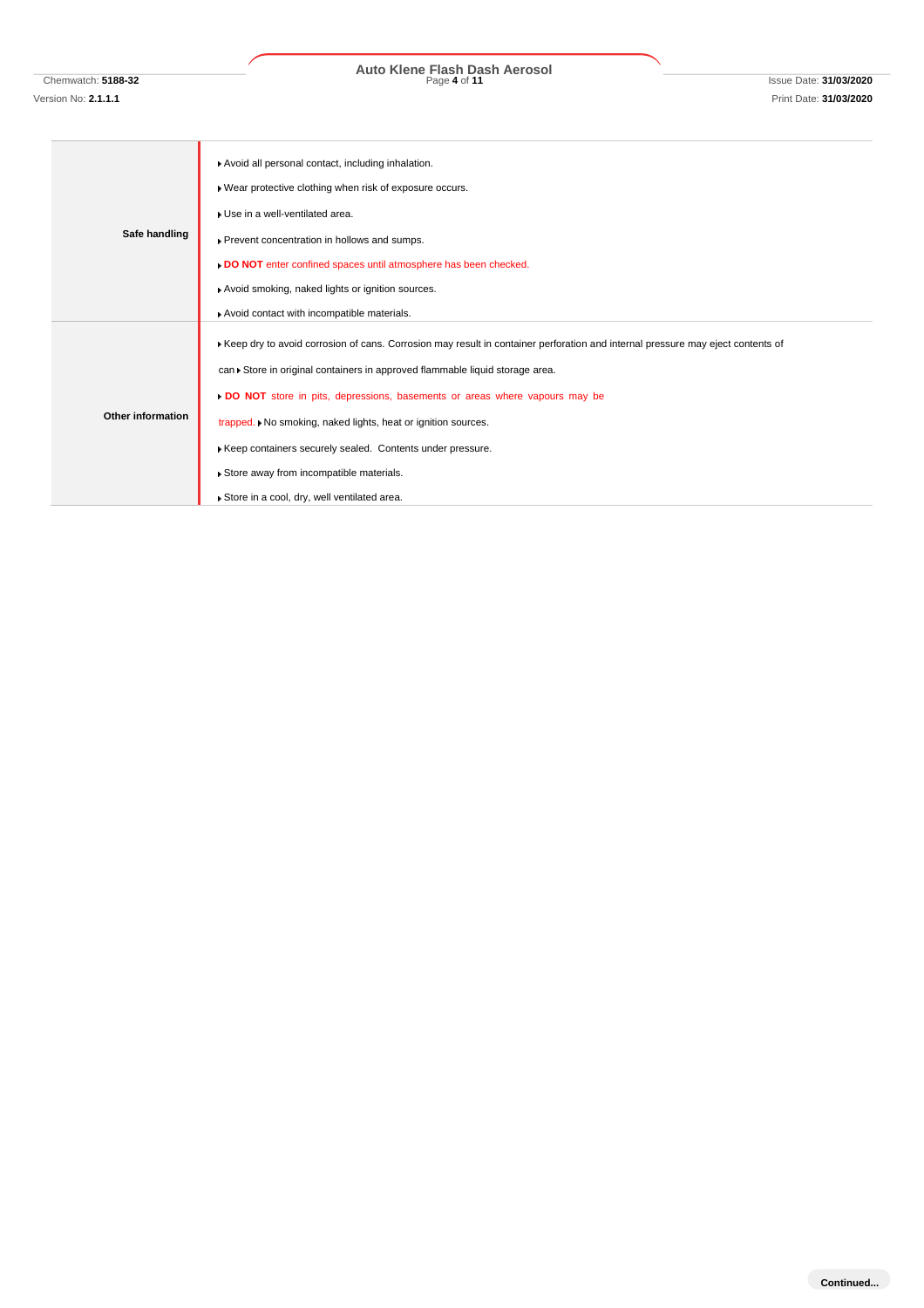# Chemwatch: **5188-32** Page **5** of **11** Issue Date: **31/03/2020 Auto Klene Flash Dash Aerosol**

### **Conditions for safe storage, including any incompatibilities**

| Suitable container         | Aerosol dispenser.<br>Check that containers are clearly labelled. |
|----------------------------|-------------------------------------------------------------------|
| Storage<br>incompatibility | Avoid reaction with oxidising agents                              |
|                            | <b>SECTION 8 EXPOSURE CONTROLS / PERSONAL PROTECTION</b>          |

## **Control parameters**

| CUIIU UI parameters                                                                                                                                                                                                                                                                                                                                                                  |                                                                                                                                                                                                                                                                                                                                                                                                                                                                                                                                                                                                |               |                     |               |
|--------------------------------------------------------------------------------------------------------------------------------------------------------------------------------------------------------------------------------------------------------------------------------------------------------------------------------------------------------------------------------------|------------------------------------------------------------------------------------------------------------------------------------------------------------------------------------------------------------------------------------------------------------------------------------------------------------------------------------------------------------------------------------------------------------------------------------------------------------------------------------------------------------------------------------------------------------------------------------------------|---------------|---------------------|---------------|
| <b>OCCUPATIONAL EXPOSURE LIMITS (OEL)</b><br><b>INGREDIENT DATA</b>                                                                                                                                                                                                                                                                                                                  |                                                                                                                                                                                                                                                                                                                                                                                                                                                                                                                                                                                                |               |                     |               |
| Not Available                                                                                                                                                                                                                                                                                                                                                                        |                                                                                                                                                                                                                                                                                                                                                                                                                                                                                                                                                                                                |               |                     |               |
| <b>EMERGENCY LIMITS</b>                                                                                                                                                                                                                                                                                                                                                              |                                                                                                                                                                                                                                                                                                                                                                                                                                                                                                                                                                                                |               |                     |               |
| Ingredient                                                                                                                                                                                                                                                                                                                                                                           | <b>Material name</b>                                                                                                                                                                                                                                                                                                                                                                                                                                                                                                                                                                           | TEEL-1        | TEEL-2              | TEEL-3        |
| Auto Klene Flash Dash<br>Aerosol                                                                                                                                                                                                                                                                                                                                                     | Not Available                                                                                                                                                                                                                                                                                                                                                                                                                                                                                                                                                                                  | Not Available | Not Available       | Not Available |
| Ingredient                                                                                                                                                                                                                                                                                                                                                                           | <b>Original IDLH</b>                                                                                                                                                                                                                                                                                                                                                                                                                                                                                                                                                                           |               | <b>Revised IDLH</b> |               |
| Proprietary blend of silicone<br>emulsions                                                                                                                                                                                                                                                                                                                                           | Not Available                                                                                                                                                                                                                                                                                                                                                                                                                                                                                                                                                                                  |               | Not Available       |               |
| Non-Ionic Surfactant<br>package                                                                                                                                                                                                                                                                                                                                                      | Not Available                                                                                                                                                                                                                                                                                                                                                                                                                                                                                                                                                                                  |               | Not Available       |               |
| water                                                                                                                                                                                                                                                                                                                                                                                | Not Available                                                                                                                                                                                                                                                                                                                                                                                                                                                                                                                                                                                  |               | Not Available       |               |
| <b>Exposure controls</b>                                                                                                                                                                                                                                                                                                                                                             |                                                                                                                                                                                                                                                                                                                                                                                                                                                                                                                                                                                                |               |                     |               |
|                                                                                                                                                                                                                                                                                                                                                                                      | Process controls which involve changing the way a job activity or process is done to reduce the risk.<br>Enclosure and/or isolation of emission source which keeps a selected hazard "physically" away from the worker and ventilation that strategically<br>"adds" and "removes" air in the work environment. Ventilation can remove or dilute an air contaminant if designed properly. The design of a<br>ventilation system must match the particular process and chemical or contaminant in use.<br>Employers may need to use multiple types of controls to prevent employee overexposure. |               |                     |               |
| <b>Personal protection</b>                                                                                                                                                                                                                                                                                                                                                           |                                                                                                                                                                                                                                                                                                                                                                                                                                                                                                                                                                                                |               |                     |               |
| Eye and face<br>protection                                                                                                                                                                                                                                                                                                                                                           | No special equipment for minor exposure i.e. when handling small quantities.<br><b>OTHERWISE:</b> For potentially moderate or heavy exposures:<br>Safety glasses with side shields.<br>▶ NOTE: Contact lenses pose a special hazard; soft lenses may absorb irritants and ALL lenses concentrate them.                                                                                                                                                                                                                                                                                         |               |                     |               |
| <b>Skin protection</b>                                                                                                                                                                                                                                                                                                                                                               | See Hand protection below                                                                                                                                                                                                                                                                                                                                                                                                                                                                                                                                                                      |               |                     |               |
| Hands/feet protection                                                                                                                                                                                                                                                                                                                                                                | No special equipment needed when handling small quantities.<br>▶ OTHERWISE:<br>For potentially moderate exposures:<br>Wear general protective gloves, eg. light weight rubber gloves.<br>For potentially heavy exposures:<br>Wear chemical protective gloves, eg. PVC. and safety footwear.                                                                                                                                                                                                                                                                                                    |               |                     |               |
| <b>Body protection</b>                                                                                                                                                                                                                                                                                                                                                               | See Other protection below                                                                                                                                                                                                                                                                                                                                                                                                                                                                                                                                                                     |               |                     |               |
| Other protection                                                                                                                                                                                                                                                                                                                                                                     | No special equipment needed when handling small quantities.<br><b>OTHERWISE:</b><br>• Overalls.<br>Skin cleansing cream.<br>▶ Eyewash unit.<br>» Do not spray on hot surfaces.                                                                                                                                                                                                                                                                                                                                                                                                                 |               |                     |               |
| Engineering controls are used to remove a hazard or place a barrier between the worker and the hazard. Well-designed engineering controls<br>Appropriate engineering<br>can be highly effective in protecting workers and will typically be independent of worker interactions to provide this high level of protection. The<br>controls<br>basic types of engineering controls are: |                                                                                                                                                                                                                                                                                                                                                                                                                                                                                                                                                                                                |               |                     |               |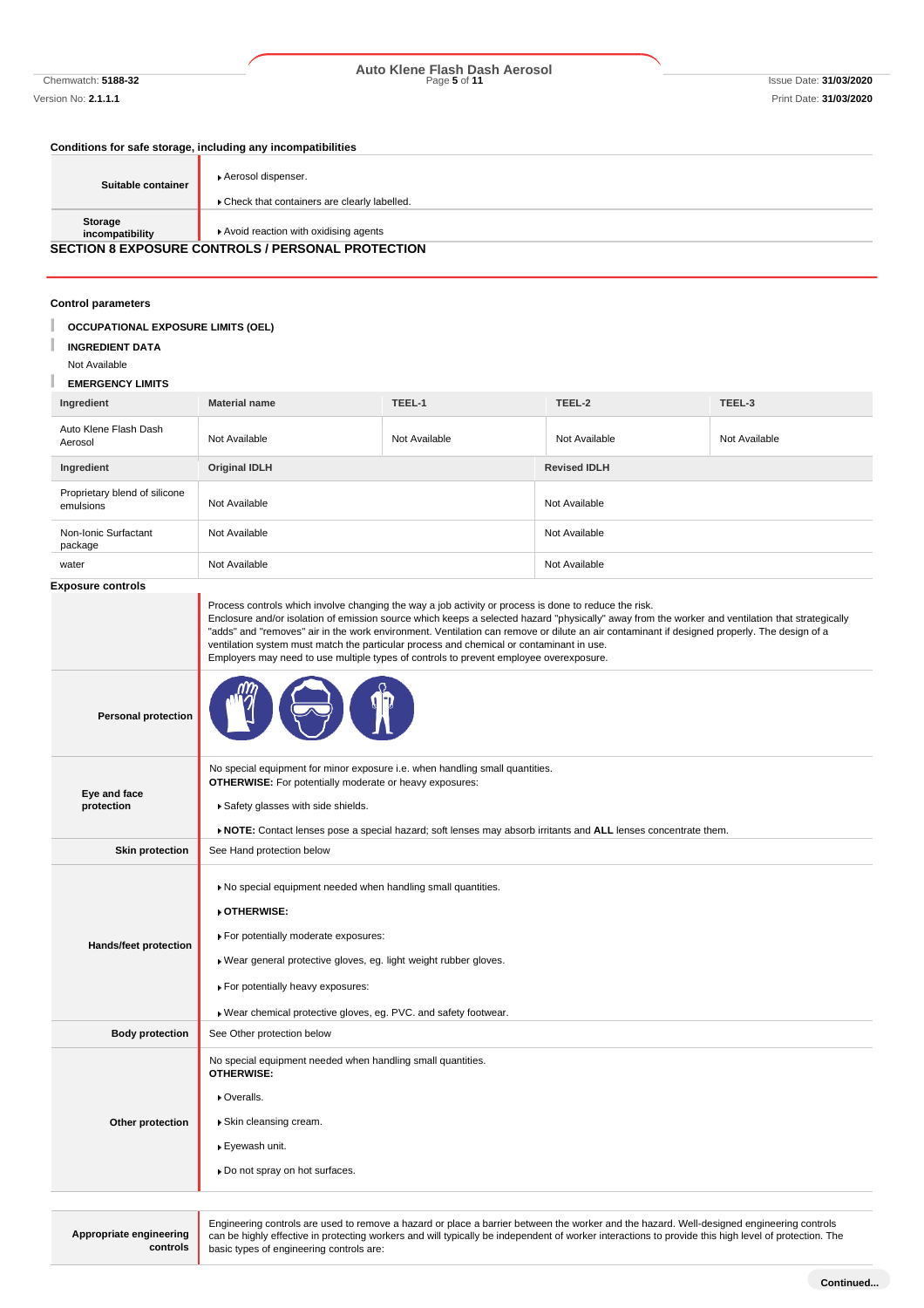#### Version No: **2.1.1.1** Print Date: **31/03/2020**

# Chemwatch: **5188-32** Page **6** of **11** Issue Date: **31/03/2020 Auto Klene Flash Dash Aerosol**

Fine clothing worn by process operators insulated from earth may develop static charges far higher (up to 100 times) than the minimum ignition energies for various flammable gas-air mixtures. This holds true for a wide range of clothing materials including cotton.

Avoid dangerous levels of charge by ensuring a low resistivity of the surface material worn outermost. BRETHERICK: Handbook of Reactive Chemical Hazards.

**Thermal hazards** Not Available

#### **Recommended material(s)**

#### **GLOVE SELECTION INDEX**

Glove selection is based on a modified presentation of the:

*"***Forsberg Clothing Performance Index".**

The effect(s) of the following substance(s) are taken into account in the *computer-generated* selection: Auto Klene Flash Dash Aerosol

| <b>Material</b>    | CPI |  |
|--------------------|-----|--|
| <b>BUTYL</b>       | A   |  |
| NEOPRENE           | A   |  |
| <b>VITON</b>       | A   |  |
| NATURAL RUBBER     | С   |  |
| <b>PVA</b>         | С   |  |
| $\cdots$<br>.<br>. |     |  |

\* CPI - Chemwatch Performance Index

A: Best Selection

B: Satisfactory; may degrade after 4 hours continuous immersion

C: Poor to Dangerous Choice for other than short term immersion

**NOTE**: As a series of factors will influence the actual performance of the glove, a final selection must be based on detailed observation. -

\* Where the glove is to be used on a short term, casual or infrequent basis, factors such as "feel" or convenience (e.g. disposability), may dictate a choice of gloves which might otherwise beunsuitable following long-term or frequent use. A qualified practitioner should be consulted.

#### **SECTION 9 PHYSICAL AND CHEMICAL PROPERTIES**

#### **Information on basic physical and chemical properties**

| Appearance                                                    | Misty clear spray with a characteristic odour; mixes with water. |                                               |                |
|---------------------------------------------------------------|------------------------------------------------------------------|-----------------------------------------------|----------------|
| <b>Physical state</b>                                         | Liquid                                                           | Relative density (Water =<br>1)               | 0.6            |
| Odour                                                         | Not Available                                                    | Partition coefficient n-<br>octanol / water   | Not Available  |
| <b>Odour threshold</b>                                        | Not Available                                                    | Auto-ignition<br>temperature<br>$(^{\circ}C)$ | Not Available  |
| pH (as supplied)                                              | $-7$                                                             | Decomposition<br>temperature                  | Not Available  |
| <b>Melting</b><br>point<br>$\prime$<br>freezing<br>point (°C) | ~1                                                               | <b>Viscosity (cSt)</b>                        | Not Available  |
| Initial boiling point and<br>boiling range (°C)               | ~100                                                             | Molecular weight<br>(g/mol)                   | Not Applicable |
| Flash point (°C)                                              | Not Available                                                    | <b>Taste</b>                                  | Not Available  |
| <b>Evaporation rate</b>                                       | as for water                                                     | <b>Explosive</b><br>properties                | Not Available  |
| Flammability                                                  | Not Available                                                    | Oxidising<br>properties                       | Not Available  |
| <b>Upper Explosive Limit</b><br>(%)                           | Not Available                                                    | <b>Surface Tension (dyn/cm</b><br>or mN/m)    | Not Available  |
| <b>Lower Explosive Limit</b><br>(%)                           | Not Available                                                    | <b>Volatile Component (%vol)</b>              | Not Available  |
| Vapour pressure<br>(kPa)                                      | Not Available                                                    | Gas group                                     | Not Available  |
| Solubility in water<br>(g/L)                                  | Miscible                                                         | pH as a solution<br>(1%)                      | Not Available  |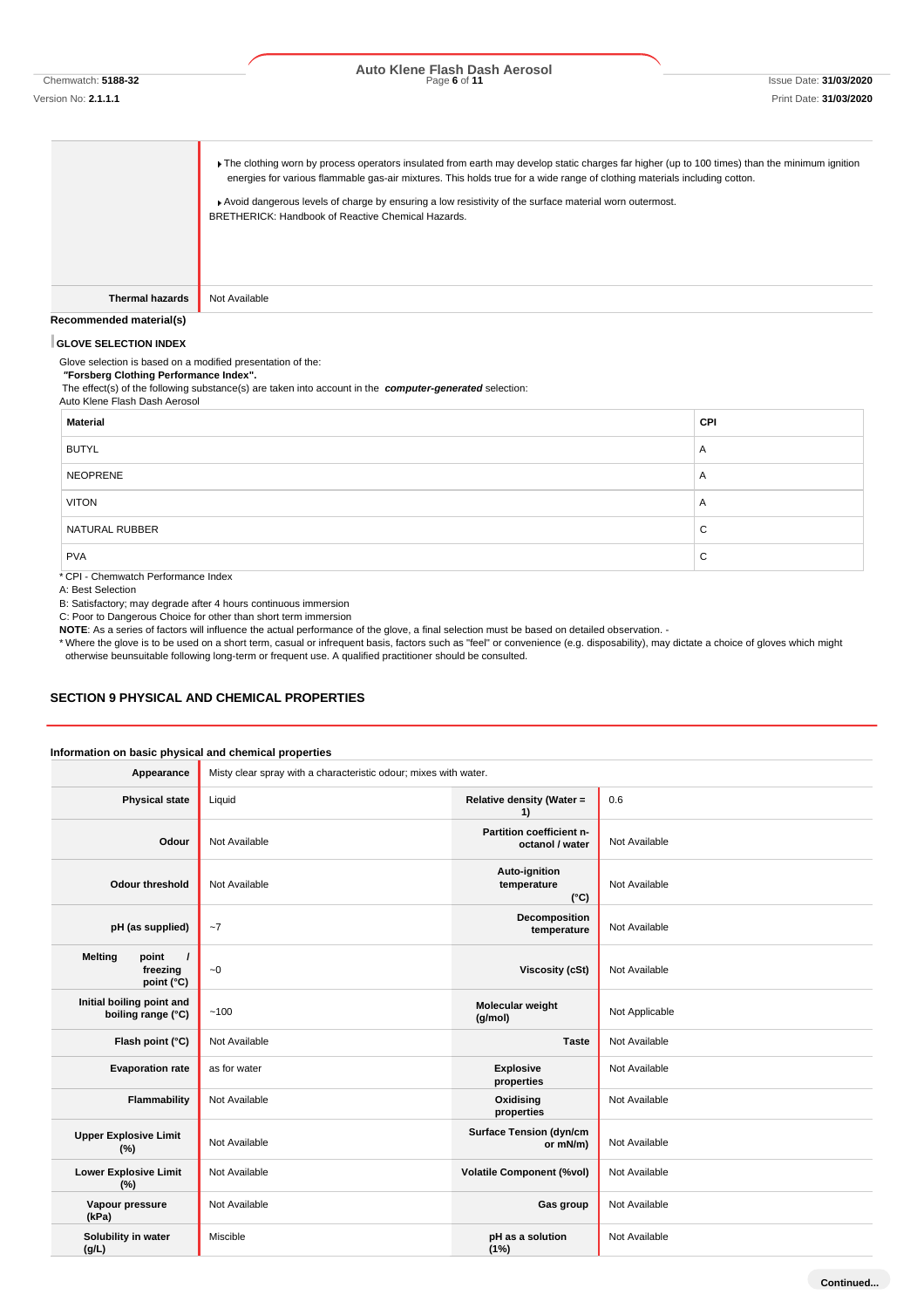# Chemwatch: **5188-32** Page **7** of **11** Issue Date: **31/03/2020 Auto Klene Flash Dash Aerosol**

Version No: **2.1.1.1** Print Date: **31/03/2020**

#### **Vapour density (Air = 1)** Not Available **VOC g/L** Not Available

**SECTION 10 STABILITY AND REACTIVITY**

| Reactivity                                                                  | See section 7                                                                                                                    |
|-----------------------------------------------------------------------------|----------------------------------------------------------------------------------------------------------------------------------|
| <b>Chemical stability</b>                                                   | Elevated temperatures.<br>▶ Presence of open flame.<br>Product is considered stable.<br>Hazardous polymerisation will not occur. |
| Possibility of hazardous<br>reactions                                       | See section 7                                                                                                                    |
| <b>Conditions to</b><br>avoid                                               | See section 7                                                                                                                    |
| Incompatible<br>materials                                                   | See section 7                                                                                                                    |
| Hazardous decomposition<br>products<br>SECTION 11 TOXICOLOGICAL INFORMATION | See section 5                                                                                                                    |

## **SECTION 11 TOXICOLOGICAL INFORMATION**

| Information on toxicological effects    |                                                                                                                                                         |                                                                                                                                                         |
|-----------------------------------------|---------------------------------------------------------------------------------------------------------------------------------------------------------|---------------------------------------------------------------------------------------------------------------------------------------------------------|
| Inhaled                                 | further lung damage.<br>The vapour is discomforting<br>WARNING:Intentional misuse by concentrating/inhaling contents may be lethal.                     | There is some evidence to suggest that the material can cause respiratory irritation in some persons. The body's response to such irritation can cause  |
|                                         | Spray mist may produce discomfort                                                                                                                       |                                                                                                                                                         |
| Ingestion                               | Not normally a hazard due to physical form of product.<br>Considered an unlikely route of entry in commercial/industrial environments                   |                                                                                                                                                         |
| <b>Skin Contact</b>                     | vesicles, scaling and thickening of the skin. Spray mist may produce discomfort                                                                         | The material may cause skin irritation after prolonged or repeated exposure and may produce on contact skin redness, swelling, the production of        |
|                                         | Eye conjunctivitis. Not considered to be a risk because of the extreme volatility of the gas.                                                           | The material may be irritating to the eye, with prolonged contact causing inflammation. Repeated or prolonged exposure to irritants may produce         |
| Chronic                                 | nevertheless exposure by all routes should be minimised as a matter of course.<br>Principal route of occupational exposure to the gas is by inhalation. | Long-term exposure to the product is not thought to produce chronic effects adverse to the health (as classified by EC Directives using animal models); |
|                                         | <b>TOXICITY</b>                                                                                                                                         | <b>IRRITATION</b>                                                                                                                                       |
| <b>Auto Klene Flash Dash</b><br>Aerosol |                                                                                                                                                         |                                                                                                                                                         |
|                                         | Not Available                                                                                                                                           | Not Available                                                                                                                                           |
|                                         | <b>TOXICITY</b>                                                                                                                                         | <b>IRRITATION</b>                                                                                                                                       |
| water                                   |                                                                                                                                                         |                                                                                                                                                         |
|                                         | $[2]$<br>Oral (rat) LD50: >90000 mg/kgNot Available                                                                                                     |                                                                                                                                                         |
| Legend:                                 | data extracted from RTECS - Register of Toxic Effect of chemical Substances                                                                             | 1. Value obtained from Europe ECHA Registered Substances - Acute toxicity 2.* Value obtained from manufacturer's SDS. Unless otherwise specified        |

|                                  | <b>WATER</b> No significant acute toxicological data identified in literature search. |                               |   |
|----------------------------------|---------------------------------------------------------------------------------------|-------------------------------|---|
| <b>Acute Toxicity</b>            |                                                                                       | Carcinogenicity               |   |
| <b>Skin Irritation/Corrosion</b> |                                                                                       | Reproductivity                |   |
| Serious Eye<br>Damage/Irritation | $\circ$                                                                               | <b>STOT - Single Exposure</b> | O |
|                                  |                                                                                       |                               |   |

| Ingredient | <b>Endpoint</b> | <b>Test Duration (hr)</b> | Species   | Value       | Source |
|------------|-----------------|---------------------------|-----------|-------------|--------|
| water      | <b>EC50</b>     | 384                       | ∑rustacea | 199.179mg/L |        |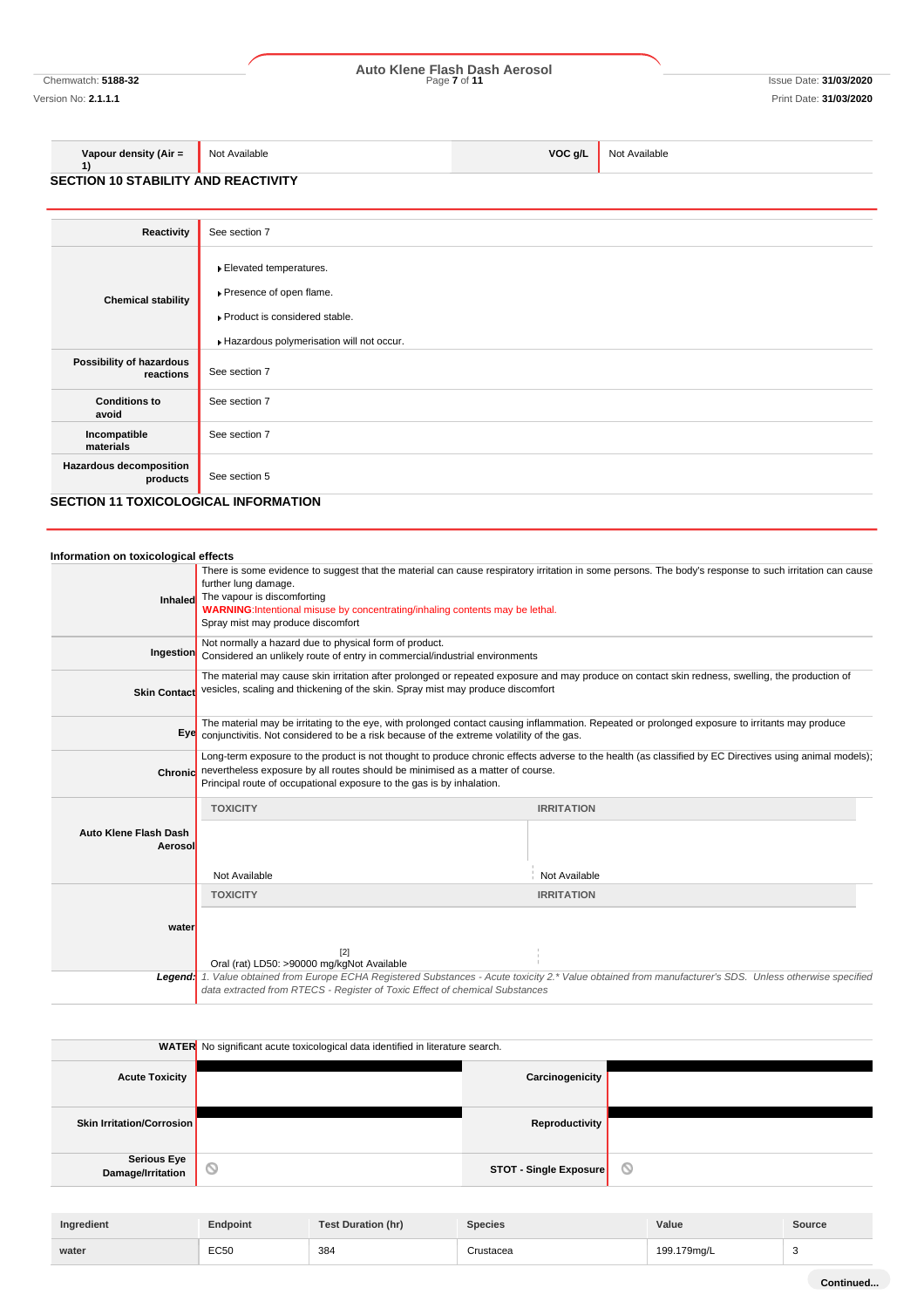Chemwatch: **5188-32** Page **8** of **11** Issue Date: **31/03/2020 Auto Klene Flash Dash Aerosol**

*– Data required to make classification available – Data Not Available to make classification*

| <b>Respiratory or Skin</b><br>sensitisation | <b>STOT - Repeated Exposure</b> | Q                                                                     |
|---------------------------------------------|---------------------------------|-----------------------------------------------------------------------|
| <b>Mutagenicity</b>                         | <b>Aspiration Hazard</b>        |                                                                       |
|                                             | Legend:                         | - Data available but does not fill the criteria for<br>classification |

## **SECTION 12 ECOLOGICAL INFORMATION**

| Toxicity |                        |                                                                              |                                                                                                                                                                                                                                                                                        |              |   |
|----------|------------------------|------------------------------------------------------------------------------|----------------------------------------------------------------------------------------------------------------------------------------------------------------------------------------------------------------------------------------------------------------------------------------|--------------|---|
| water    | EC50                   | 96                                                                           | Algae or other aguatic plants                                                                                                                                                                                                                                                          | 8768.874mg/L | 3 |
| water    | LC50                   | 96                                                                           | Fish                                                                                                                                                                                                                                                                                   | 897.520mg/L  | 3 |
| Legend:  | $V3.12 -$<br>(Japan) - | Bioconcentration Data 7. METI (Japan) - Bioconcentration Data 8. Vendor Data | Extracted from 1. IUCLID Toxicity Data 2. Europe ECHA Registered Substances - Ecotoxicological Information - Aquatic Toxicity 3. EPIWIN Suite<br>Aquatic Toxicity Data (Estimated) 4. US EPA, Ecotox database - Aquatic Toxicity Data 5. ECETOC Aquatic Hazard Assessment Data 6. NITE |              |   |

**DO NOT** discharge into sewer or waterways.

#### **Persistence and degradability**

| Ingredient | Persistence: Water/Soil | Persistence: Air |
|------------|-------------------------|------------------|
| water      | LOW                     | LOW              |

#### **Bioaccumulative potential**

| Ingredient | <b>Bioaccumulation</b>  |
|------------|-------------------------|
| water      | LOW (LogKOW = $-1.38$ ) |

## **Mobility in soil**

| Ingredient | <b>Mobility</b>      |
|------------|----------------------|
| water      | LOW ( $KOC = 14.3$ ) |

## **SECTION 13 DISPOSAL CONSIDERATIONS**

| Waste treatment methods                 |                                                                                                                                                                                                                                                                           |
|-----------------------------------------|---------------------------------------------------------------------------------------------------------------------------------------------------------------------------------------------------------------------------------------------------------------------------|
|                                         | DO NOT allow wash water from cleaning or process equipment to enter drains.<br>It may be necessary to collect all wash water for treatment before disposal.<br>In all cases disposal to sewer may be subject to local laws and regulations and these should be considered |
|                                         | first. • Where in doubt contact the responsible authority.                                                                                                                                                                                                                |
| <b>Product / Packaging</b><br>disposal  | • Consult State Land Waste Management Authority for disposal.                                                                                                                                                                                                             |
|                                         | Discharge contents of damaged aerosol cans at an approved site.                                                                                                                                                                                                           |
|                                         | Allow small quantities to evaporate.                                                                                                                                                                                                                                      |
|                                         | DO NOT incinerate or puncture aerosol cans.                                                                                                                                                                                                                               |
|                                         | ▶ Bury residues and emptied aerosol cans at an approved site.                                                                                                                                                                                                             |
| <b>SECTION 14 TRANSPORT INFORMATION</b> |                                                                                                                                                                                                                                                                           |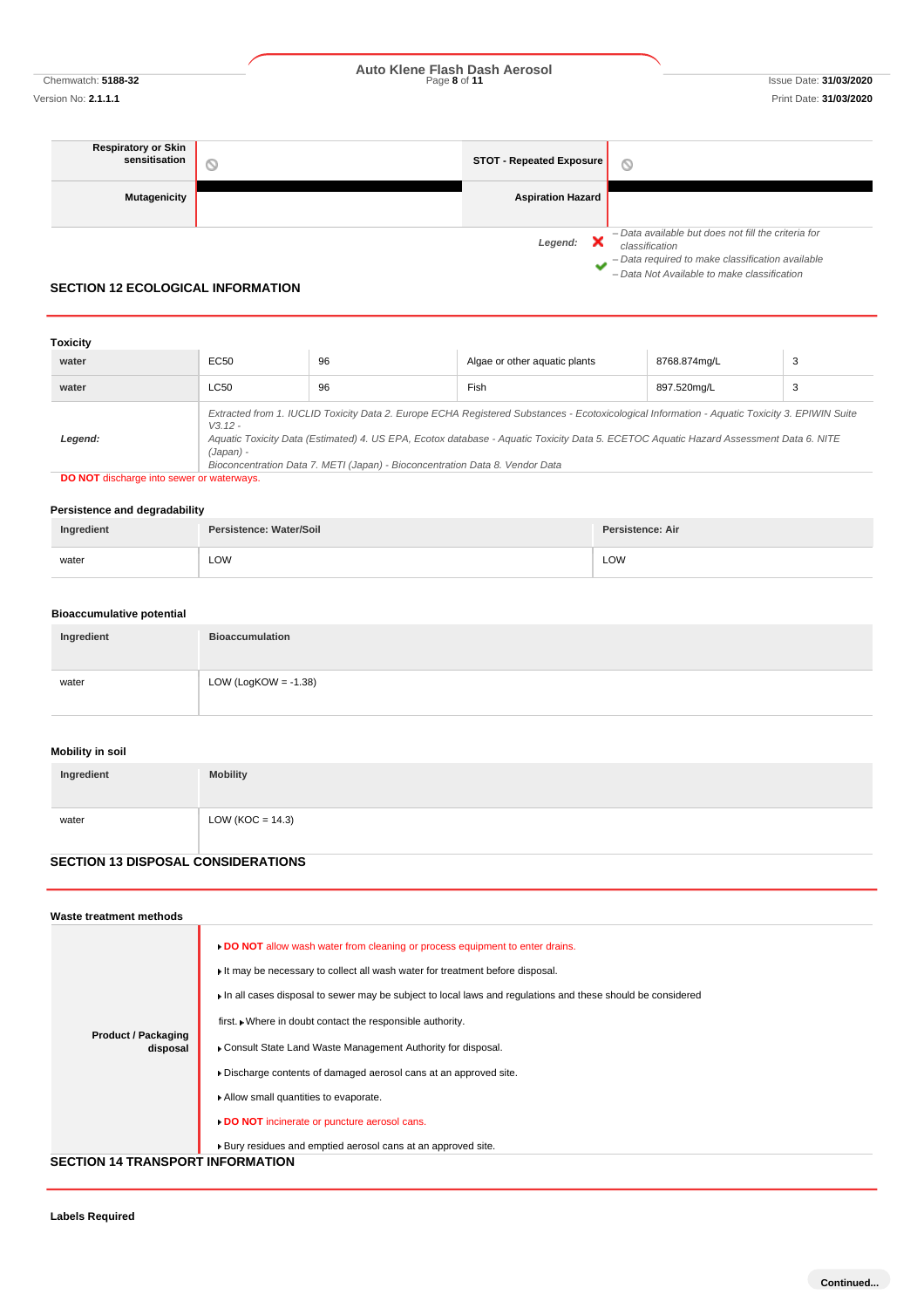# **Marine Pollutant** NO **HAZCHEM** Not Applicable **Land transport (ADG) UN number** 1950 **Packing group** Not Applicable **UN proper shipping name** AEROSOLS **Environmental hazard** Not Applicable **Transport hazard class(es) Special precautions for user** Special provisions 63 190 277 327 344 Limited quantity 1000ml **Air transport (ICAO-IATA / DGR) UN number** 1950 **Packing group** Not Applicable **UN proper shipping name** Aerosols, flammable; Aerosols, flammable (engine starting fluid) **Environmental hazard** Not Applicable **Transport hazard class(es)**  $Class \qquad 2.1$ Subrisk Not Applicable ICAO/IATA Class 2.1 ICAO / IATA Subrisk Not Applicable ERG Code 10L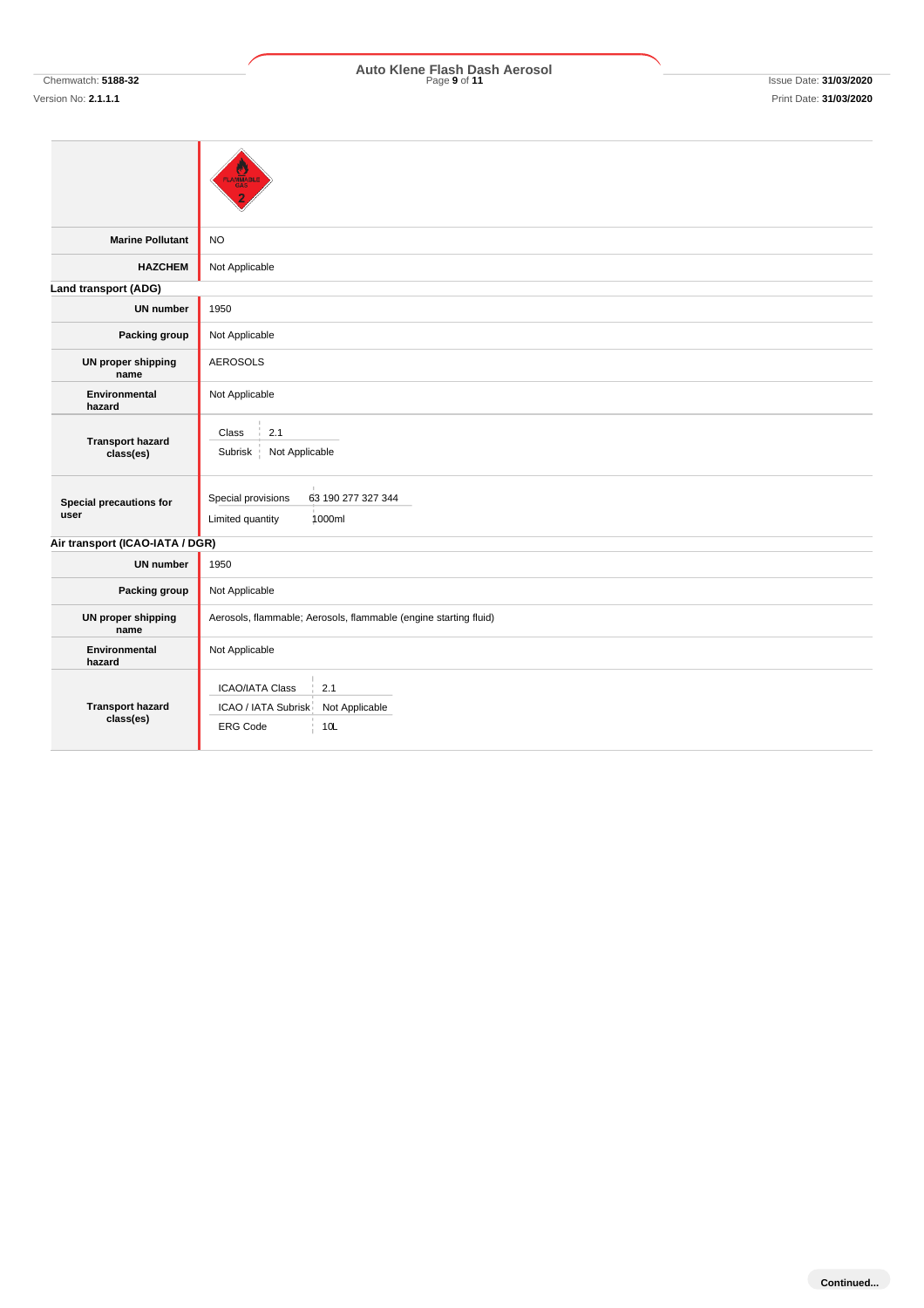#### **Auto Klene Flash Dash Aerosol**

**Special precautions for user** Special provisions **A145A167A802**; A1A145A167A802 Cargo Only Packing Instructions 203 Cargo Only Maximum Qty / Pack 150kg Passenger and Cargo Packing Instructions 203; Forbidden Passenger and Cargo Maximum Qty / Pack | 75 kg; Forbidden Passenger and Cargo Limited Quantity Packing InstructionsY203; Forbidden Passenger and Cargo Limited Maximum Qty / Pack 30 kg G; Forbidden

# **Sea transport (IMDG-Code / GGVSee)**

| <b>UN number</b>                     | 1950                                                                                                        |
|--------------------------------------|-------------------------------------------------------------------------------------------------------------|
| Packing group                        | Not Applicable                                                                                              |
| UN proper shipping<br>name           | <b>AEROSOLS</b>                                                                                             |
| Environmental<br>hazard              | Not Applicable                                                                                              |
| <b>Transport hazard</b><br>class(es) | <b>IMDG Class</b><br>2.1<br>IMDG Subrisk  <br>Not Applicable                                                |
| Special precautions for<br>user      | $F-D, S-U$<br><b>EMS Number</b><br>Special provisions 63 190 277 327 344 959<br>Limited Quantities   1000ml |

**Transport in bulk according to Annex II of MARPOL and the IBC code** Not Applicable

#### **SECTION 15 REGULATORY INFORMATION**

#### **Safety, health and environmental regulations / legislation specific for the substance or mixture**

### **WATER(7732-18-5) IS FOUND ON THE FOLLOWING REGULATORY LISTS**

Australia Inventory of Chemical Substances (AICS)

| <b>National Inventory</b>               | <b>Status</b>                                                                                                                                                                              |
|-----------------------------------------|--------------------------------------------------------------------------------------------------------------------------------------------------------------------------------------------|
| Australia - AICS                        | Y                                                                                                                                                                                          |
| Canada - DSL                            | Y                                                                                                                                                                                          |
| Canada - NDSL                           | N (water)                                                                                                                                                                                  |
| China - IECSC                           | Y                                                                                                                                                                                          |
| Europe - EINEC / ELINCS /<br><b>NLP</b> | Y                                                                                                                                                                                          |
| Japan - ENCS                            | N (water)                                                                                                                                                                                  |
| Korea - KECI                            | Y                                                                                                                                                                                          |
| New Zealand - NZIoC                     | Y                                                                                                                                                                                          |
| Philippines - PICCS                     | Y                                                                                                                                                                                          |
| USA - TSCA                              | Y                                                                                                                                                                                          |
| Legend:                                 | $Y = All$ ingredients are on the inventory<br>N = Not determined or one or more ingredients are not on the inventory and are not exempt from listing(see specific ingredients in brackets) |

### **SECTION 16 OTHER INFORMATION**

#### **Other information**

Classification of the preparation and its individual components has drawn on official and authoritative sources as well as independent review by the Chemwatch Classification committee using available literature references.

A list of reference resources used to assist the committee may be found at:

www.chemwatch.net